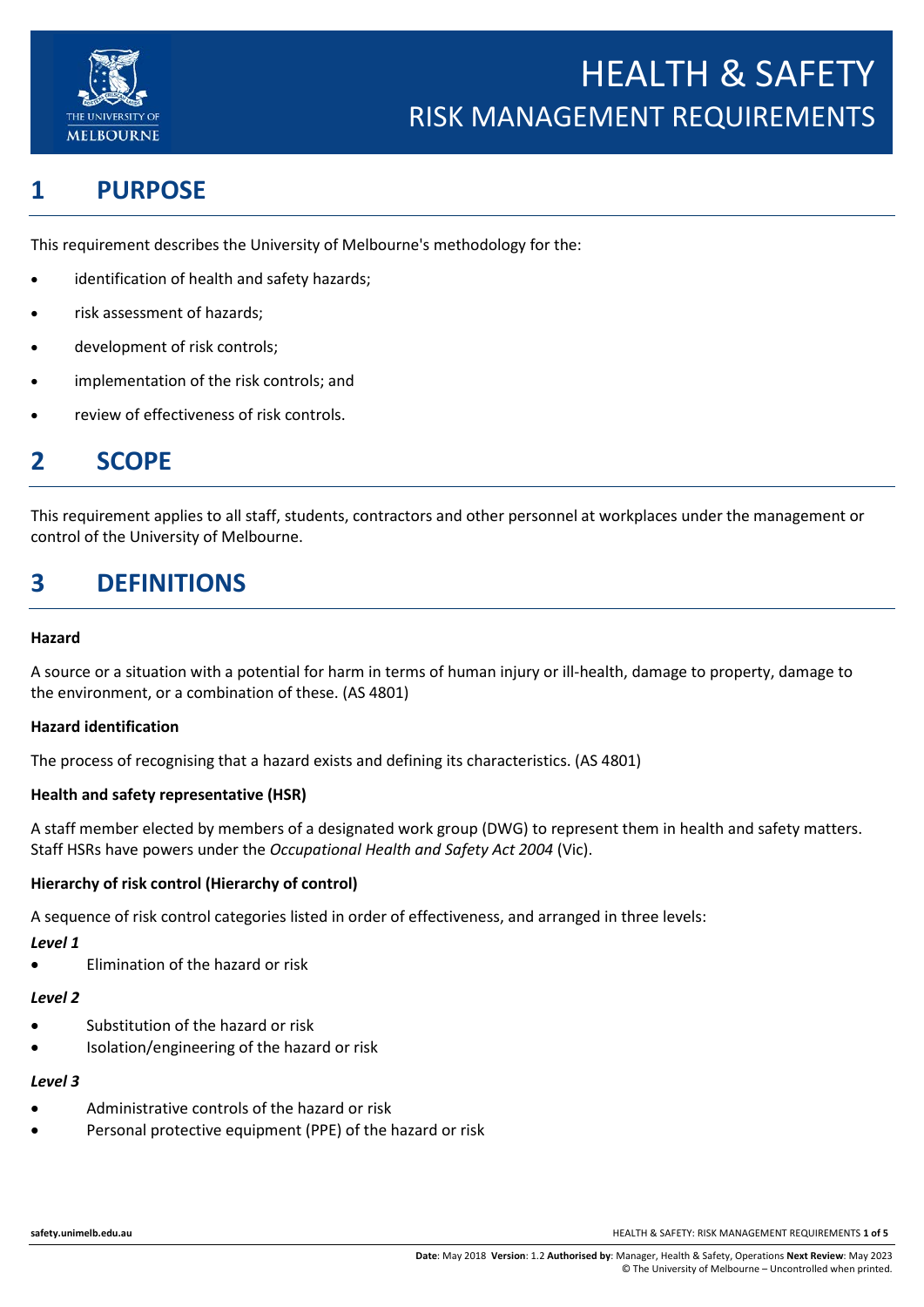#### **Incident**

Any unplanned event resulting in, or having a potential for injury, ill-health, damage or other loss. (AS 4801)

#### **Job safety analysis (JSA)**

Refer to safe work method statement

#### **Near miss**

An event that could have resulted in human injury or damage to property, process or the environment, but did not.

#### **Risk**

In the context of this procedure, the likelihood and consequence of injury or harm occurring. (AS 4801)

#### **Risk control**

In the context of this procedure, risk control includes risk reduction and risk avoidance.

Risk avoidance reduces the risk to zero. Normally this can only be achieved by eliminating the hazard or ceasing the activity.

#### **Risk control plan**

An action plan that sets out how the health and safety risks identified in a risk assessment will be eliminated or controlled.

#### **Risk management**

Risk management are the coordinated activities to direct and control an organization with regard to risk. (HB 436)

#### **Risk register**

A list of hazards, associated risks (pre- and post-control) and controls, sorted in order of the highest to lowest risk.

#### **Safe work method statement (SWMS)**

A written assessment of a work task or activity that:

- identifies the activity
- specifies hazards relating to the activity and risks to health and safety associated with those hazards
- describes measures to control the risks
- describes how the control measures are to be implemented, monitored and reviewed.

#### **Task risk analysis (TRA)**

Refer to safe work method statement

# **4 REQUIREMENTS**

### **4.1 Health and safety risk management**

The University will, so far as is reasonably practicable:

- identify health and safety hazards, including public safety hazards, that are associated with the activities, processes, products and services under the management and control of the University
- assess the health and safety risks involved
- develop and implement suitable control measures to ensure health and safety risks are eliminated, or else controlled and monitored, in accordance with the hierarchy of risk control and legal requirements
- review the effectiveness of the controls

**safety.unimelb.edu.au** HEALTH & SAFETY: RISK MANAGEMENT REQUIREMENTS **2 of 5**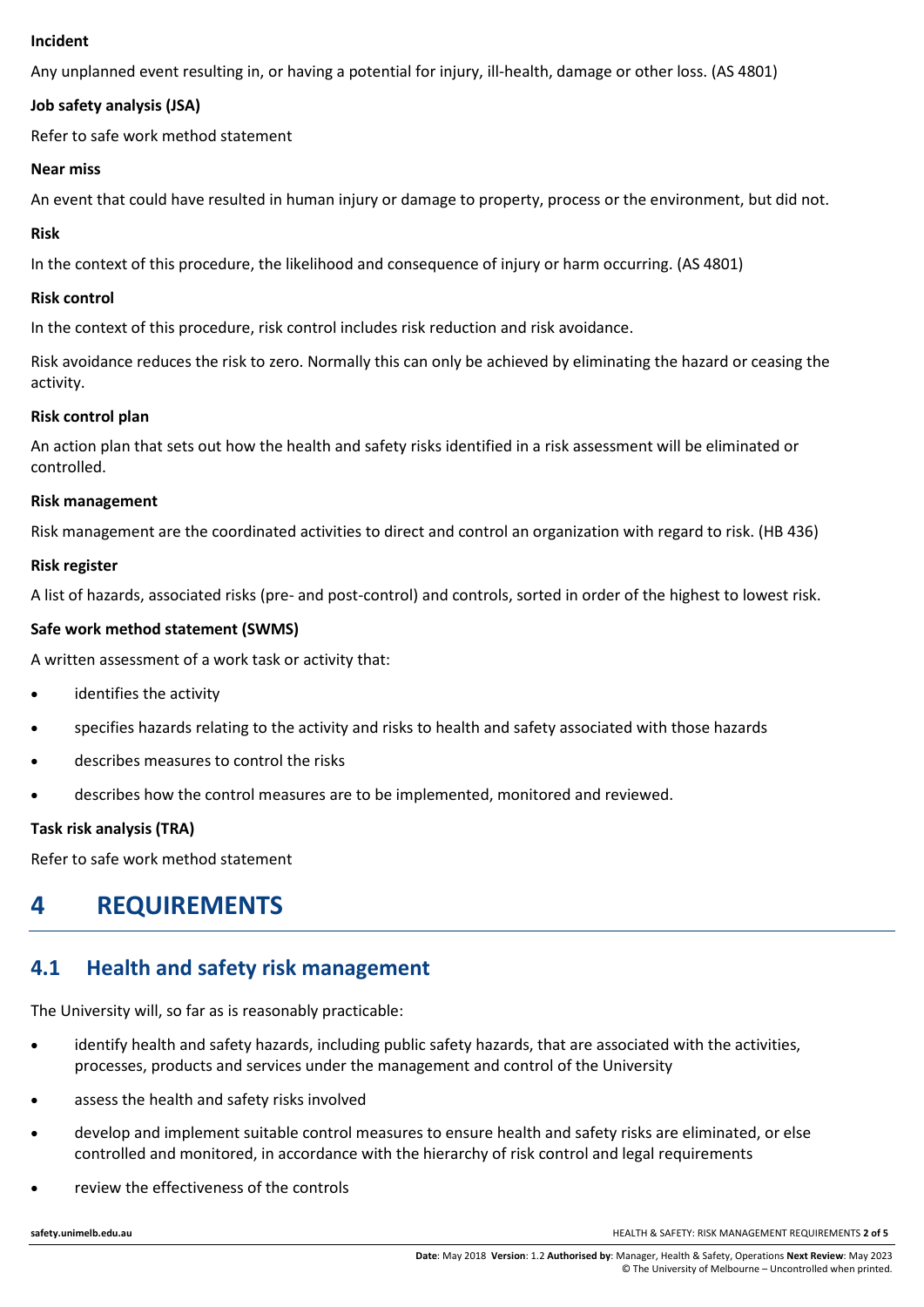### **4.2 Risk assessments**

Health and safety risk assessments must be carried out:

- before new or altered systems of work are established
- before new plant and equipment or regulated plant is acquired
- before new chemicals and substances are acquired
- before plant and equipment and regulated plant are manufactured
- before buildings are acquired or leased
- before businesses or operational entities are established or acquired
- when hazards are identified in the workplace, including when incidents have occurred
- when work environment is altered (for instance: refurbishment or new building)
- when new information about workplace risks becomes available
- when responding to concerns raised by workers, health and safety representatives (HSRs) or others at the workplace
- when required by legalisation for specific hazards.

## **4.3 Methodology and tools**

University staff and students carrying out risk assessment and control processes must use the University health and safety risk assessment methodology. University staff and students performing these tasks must be competent in the use of the methodology.

University staff and students responsible for carrying out hazard identification, health and safety risk assessments and risk control processes should consult with HSRs and affected staff where reasonably practicable.

The Associate Director, Health & Safety will develop and publish a suite of risk management tools and forms consistent with the health and safety risk assessment methodology to address hazard categories identified in the [University of](http://safety.unimelb.edu.au/__data/assets/word_doc/0003/1938036/university-of-melbourne-health-and-safety-risk-register.docx)  [Melbourne health and safety risk register.](http://safety.unimelb.edu.au/__data/assets/word_doc/0003/1938036/university-of-melbourne-health-and-safety-risk-register.docx)

Health and safety risk assessments and risk control plans are documented in:

- health and safety risk registers;
- completed risk assessment forms and templates (including SWMS, JSAs and TRAs);
- incident investigation reports; and
- other reports.

## **4.4 Health and safety risk registers**

The Associate Director, Health & Safety is responsible for maintaining and publishing the [University of Melbourne health](http://safety.unimelb.edu.au/__data/assets/word_doc/0003/1938036/university-of-melbourne-health-and-safety-risk-register.docx)  [and safety risk register.](http://safety.unimelb.edu.au/__data/assets/word_doc/0003/1938036/university-of-melbourne-health-and-safety-risk-register.docx)

The Dean/Head of division must ensure that a Faculty/divisional health and safety risk register is developed and maintained.

Faculty/divisional health and safety risk registers must incorporate risks identified from divisional risk assessments and relevant risks from the University-wide health and safety risk register.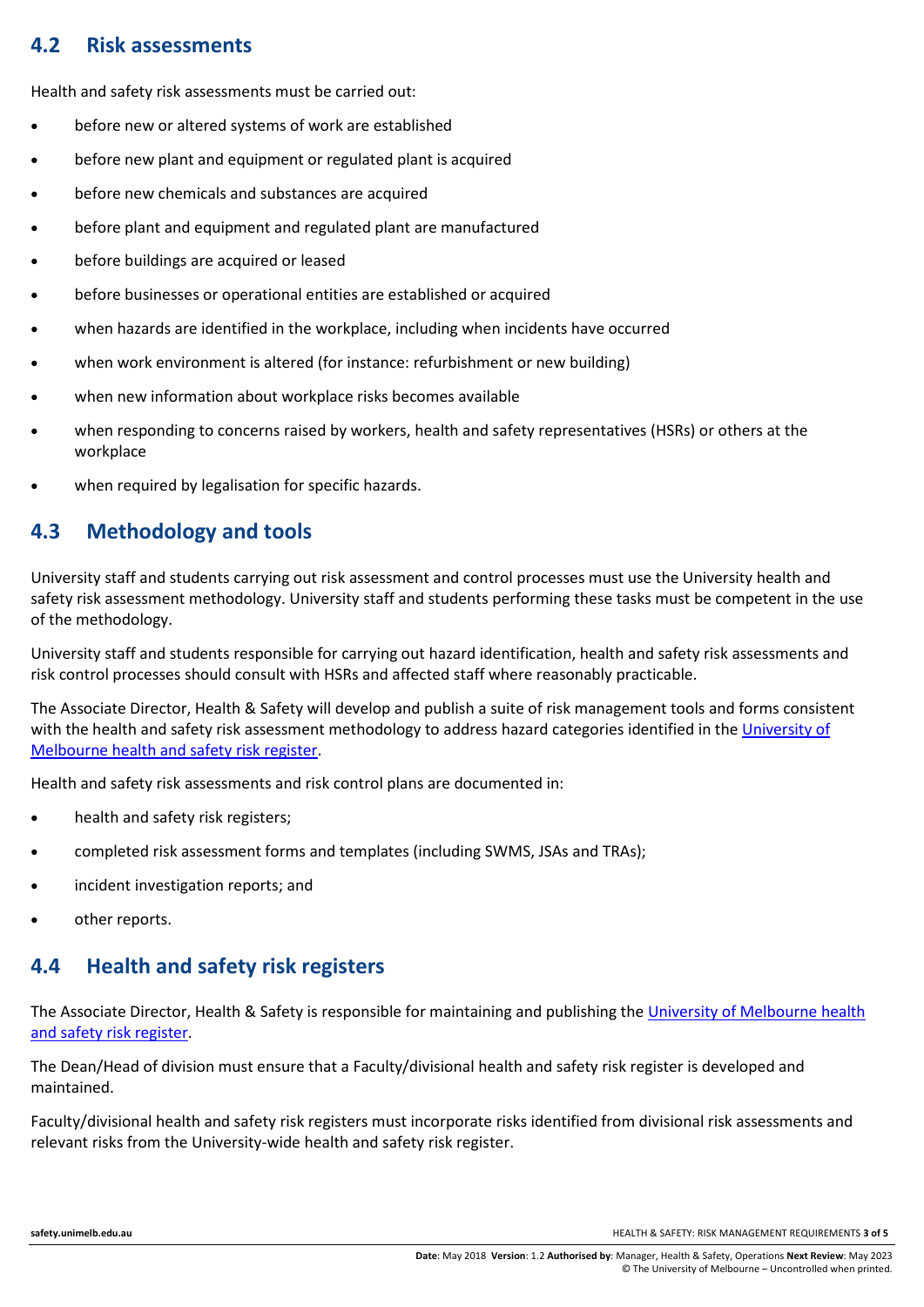Faculty/divisional health and safety risk registers must record:

- activity
- associated hazards/risks
- raw risk score risk, assessed before risk treatment
- legislation standard, guidance
- University policies/procedures
- controls
- residual risk score risk remaining after implementation of risk treatment.

### **4.5 Workplace hazard identification and assessment**

Supervisors/managers must encourage all personnel, including University staff, students, contractors and visitors, to report any hazards they identify.

Where reasonably practicable, supervisors and managers must consult with HSRs and University staff on hazard identification, risk assessment and control processes.

Supervisors/managers must proactively identify hazards in their workplace, including through the use of:

- workplace inspections;
- hazard reports;
- incident reports;
- audit reports (internal or external); and
- formal risk assessment reports.

When a hazard is identified, the supervisor/ manager must assess the risk and implement a control plan using the health and safety risk assessment methodology. Where reasonably practicable, this should be completed in consultation with HSRs and affected University staff.

The supervisor/manager must ensure that the controls implemented are reviewed and their effectiveness monitored.

The supervisor/manager must ensure that a record of the identification, assessment and control process is maintained.

## **5 REFERENCES**

- *Occupational Health and Safety Act 2004* (Vic)
- *Occupational Health and Safety Regulations 2017* (Vic)
- AS/NZS 4801: Occupational health and safety management systems Specifications with guidance for use
- AS/NZS ISO 31000: Risk management
- SA/SNZ HB 436: Risk management guidelines Companion to AS/NZS ISO 31000
- Health and safety risk assessment methodology
- [Safety website: Implement](https://safety.unimelb.edu.au/management#implement)
- [University of Melbourne health and safety risk register](http://safety.unimelb.edu.au/__data/assets/word_doc/0003/1938036/university-of-melbourne-health-and-safety-risk-register.docx)

**safety.unimelb.edu.au** HEALTH & SAFETY: RISK MANAGEMENT REQUIREMENTS **4 of 5**